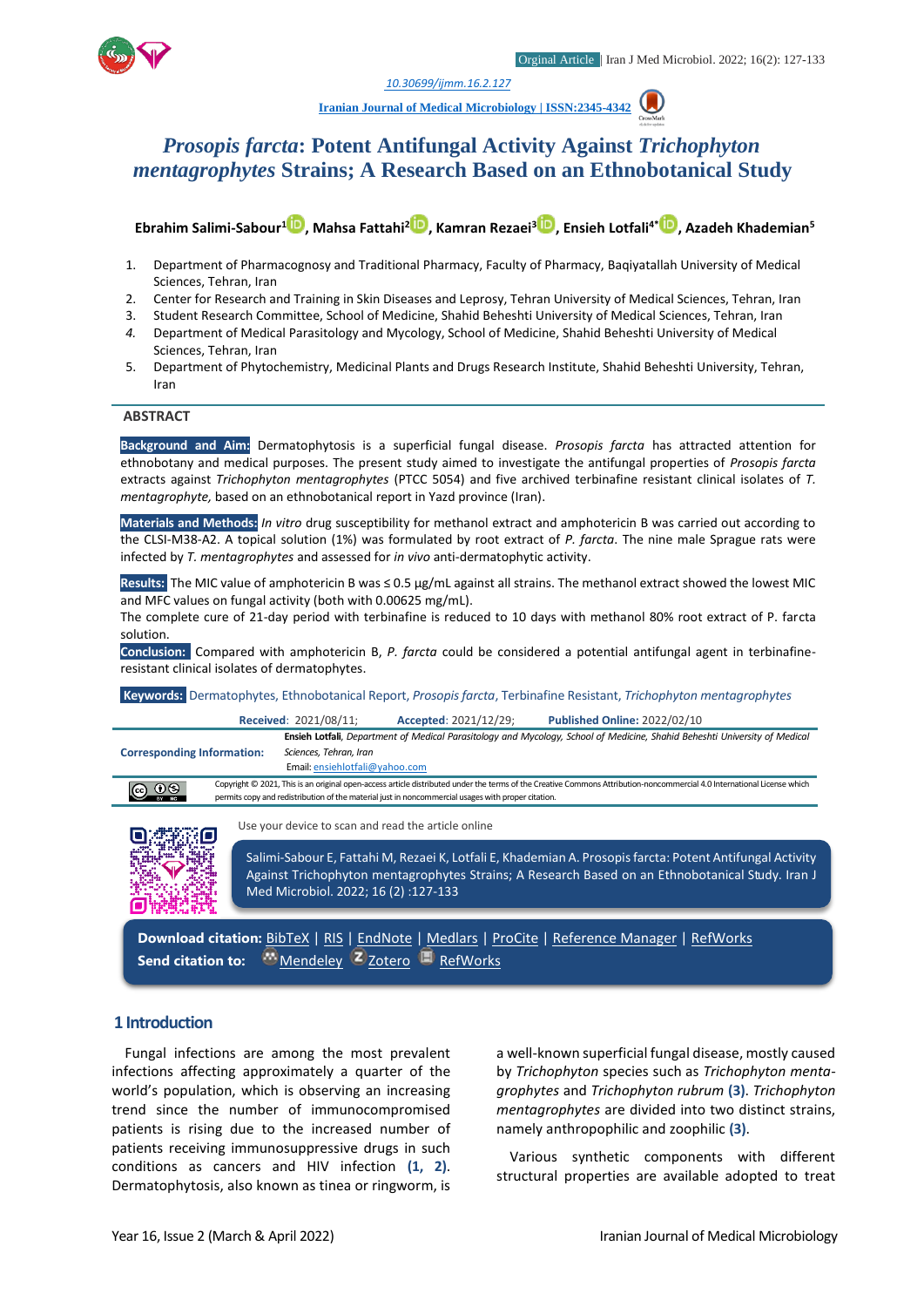dermatophytosis. In this regard, today, terbinafine (TRB) and azoles are used as the main treatments of dermatophytosis **(4)**. However, the emergence of TRB and azole-resistant *Trichophyton* strains showed that these strains should be included in searching for new inhibitory agents to treat drug-resistant organisms **(5- 7)**.

Plants are considered the main source of secondary metabolites showing degrees of antifungal activity such as flavonoids, phenols, saponins, and terpenoids **(8)**.

*Prosopis farcta* (Banks & Sol.) J.F.Macbr. from the Leguminosae family, commonly known as mesquite, is a native plant of Asia, Eastern Europe, and Northern Africa (mostly distributed from India to Iran). Similar to other species of genus *Prosopis*, this plant is mostly less than 1 m (usually 40 cm) tall and well adapted to drought [\(Figure 1\)](#page-1-0) **(9, 10)**.



 **Figure 1.** *Prosopis farcta* grown in Yazd province, Iran.

<span id="page-1-0"></span>*P. farcta* has been mainly used as a traditional medical means in the south of Iran, and nowadays, it has attracted attention for ethnobotany and medical purposes, such as antimicrobial activity, anti-tumor, and antioxidant properties **(11, 12)**. To the best of our knowledge, few studies have been performed investigating the biological activities of *P. farcta* root. The previous studies merely determined the antibacterial, anti-diabetic, and nitrogen fixative activity of root parts **(12, 13)** and aerial parts **(9, 14)** of *P. farcta*.

In a report obtained from the researchers, Afghans living in Dehnow region of Yazd province used the root of this plant as an anti-parasitic and topical antifungal. It is called "Jenjengok" in the Yazdi dialect. The purpose of this study is to assess the antifungal activity of *P. farcta* extract on *T. mentagrophytes* strain *in vitro* and *in vivo* for the first time.

### **2.Materials and Methods**

#### **2.1 Plant Materials and Extraction Procedure**

The roots of *P. farcta* were collected from Dehnow area (Yazd Province, Iran) in July 2018. The plants were identified by Dr. V. Mozaffarian at Iran Agriculture and Natural Resources Research and Education Center, Tehran, Iran. The root parts were cleaned, dried, and grounded to a fine powder. Subsequently, 100 g of each powdered part was immersed in 300 mL methanol: water (4:1 or 80%) (Chem-Lab, Belgium) and held in a shaking incubator (GFL, Germany) at room temperature for 24 h (maceration method). This process was performed three times more, followed by the filtration (Whatman, UK) and evaporation of solvents using a rotary evaporator (Heidolph, Germany). The concentrated extracts were dried in a dry-oven (Dena, Iran) at 40°C to remove the remained solvents, and the yield of extracts was calculated. For further tests, the resulting extracts were kept in sterile containers at 4°C. To prepare the topical solution of 1%, the above-mentioned amount was solved in water. Then it was subjected to the ultra-sound waves for ten minutes. It is worth mentioning that the solution is made under GLP conditions in a reliable laboratory.

### **2.2. Fungi Isolates and** *in vitro* **Antidermatophytic Assay of** *P. farcta*

The five archived clinical isolates of terbinafine resistant *T. mentagrophytes* strains were used in this study. *T. mentagrophytes* reference strain (PTCC 5054) was obtained from the Iranian Research Organization for Science and Technology.

The strains were cultured on potato dextrose agar (PDA; Merck, Germany). Inoculum suspensions were prepared by covering fresh cultures of *T. menta-*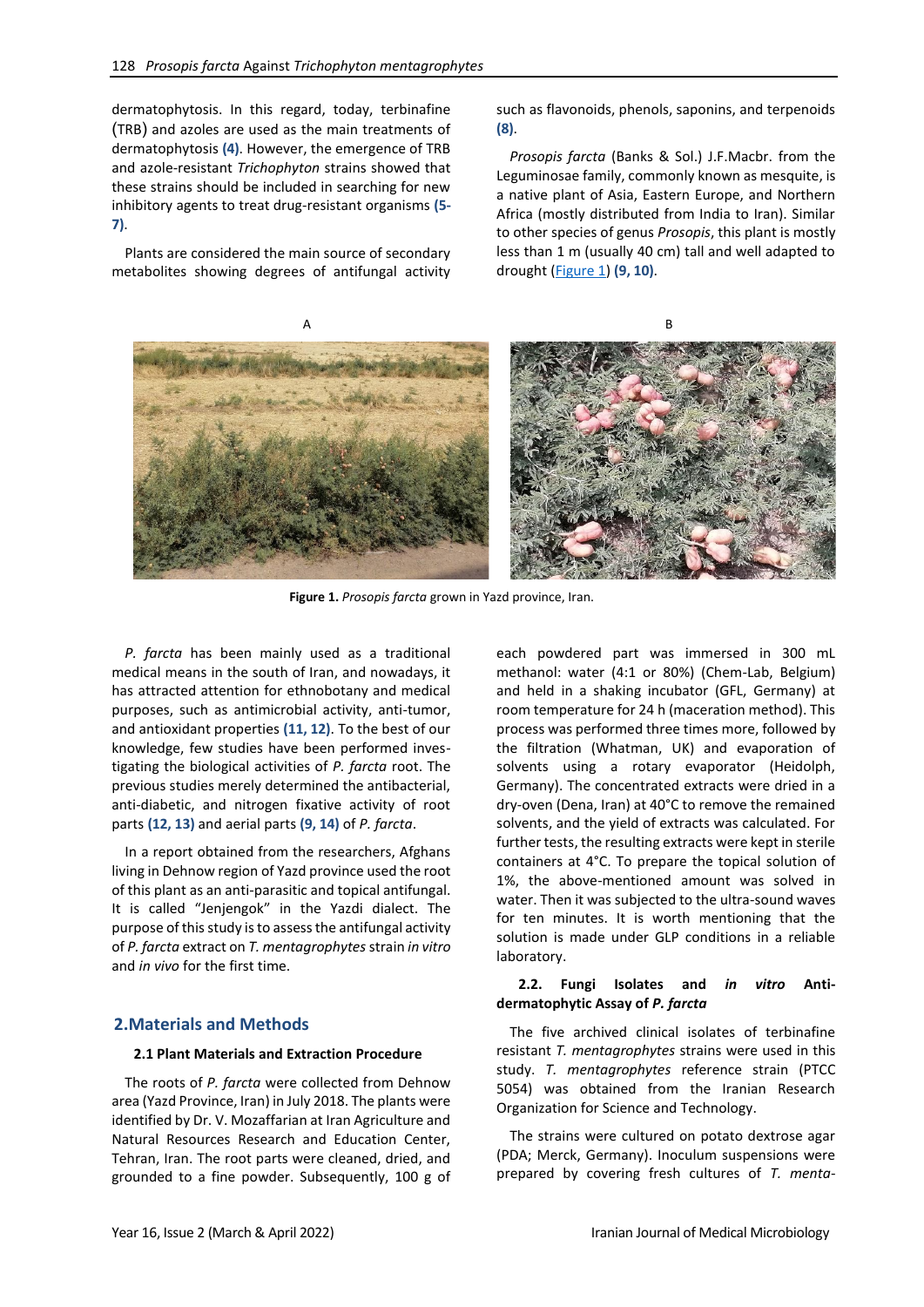*grophytes* with saline solution and tween 80, according to the Clinical and Laboratory Standards Institute guidelines (CLSI, M38-A2) **(15)**. The suspensions were added into a tube containing 2 mL of saline solution, and densities were adjusted at 530 nm. The final density of inoculum was  $1\times10^3$  to  $3\times10^3$ CFU/mL. The inocula were diluted 1:50 in Roswell Park Memorial Institute (RPMI) 1640 medium (Invitrogen, USA).

The minimum inhibitory concentration (MIC) and the minimum fungicidal concentration (MFC) were evaluated with methanol plant extract and amphotericin B (AMB; as a positive control).

The first, 100 μL of RPMI 1640 medium was added to a 96-well microplate, and 100 µL extract suspension (64 mg of concentrated extracts in 1 mL distilled water) was added to the first well. The contents were mixed, and 100 µL was transferred to a second well. This serial dilution was repeated through to the ninth well. An aliquot (100 µL) was discarded from the ninth well.

The serial dilution of plant extract was prepared with concentrations ranging from 0.00625-32 μg/mL. Then 100 µL of inoculum was added to wells 1-10, and the contents were mixed. The microplate was incubated at 30°C for 72 h.

50 μL was inoculated onto PDA from the solution without growth in the MIC test regarding MFC. Moreover, the lowest concentration without growth was recorded as the MFC value. The tests were performed in duplicate.

## **2.3.** *In vivo* **Anti-dermatophytic Activity of** *P. farcta*

A suspension of *T. mentagrophytes* (PTCC 5054) was prepared by washing the surface of the fresh culture tube (on PDA media after 7-10 days at 25°C) with sterile distilled water and tween 80 adjusted to 1×10<sup>6</sup> conidia/mL **(16)**.

Male Swiss albino mice (Mus musculus) of approximately 5-7 weeks old and 30-40 g weight were used for the present investigation. Mice were immunosuppressed by subcutaneous injection of 500 mg of estradiol valerate 4 days before the infection (17). The hair of the back of each mouse (2 cm<sup>2</sup>) was shaved, and the skin was slightly scraped by a singleuse scalpel. Afterward, 50 μL of the suspension of *T. mentagrophytes* was inoculated to the surface within the shaved zone and was gently rubbed with the flat part of a sterile blade **(17)**.

The animals were assigned to three groups, including a test group (n=3), a positive control group (n=3) receiving treatment with TRB (the reference antifungal drug), and a negative control group taking only distilled water without infection (n=3). After 21 days of primary infection, when the dermatophytosis appeared, methanol extract of *P. farcta* root was used as a solution (1%) in the test group. The animals were fed with autoclaved water and food in clean cages. The skin lesions were scored on a scale ranging from 0-3 (no visible lesions to significant crusting and erythema) based on the results of a previous study **(18)**. The effect of the *P. farcta* solution against *T. mentagrophytes* strains was examined by shaving the hair and scraping the skin of infected mice [\(Figure 2\)](#page-2-0).



**Figure 2.** A: Preparing the animal for the test. B: Dressing the contaminated area with a solution containing the extract of *P. farcta*.

# <span id="page-2-0"></span>**2.6. Ethical Statement**

The ethics approval was obtained from the animal ethics committee of Tehran University of Medical Science, Tehran, Iran (IR.TUMS.VCR.REC.1398.196).

### **2.7. Statistical Analysis**

The values of MIC and MFC were calculated in SPSS 19.0 for windows (SPSS Inc., Chicago, IL, USA) and the differences between the groups were determined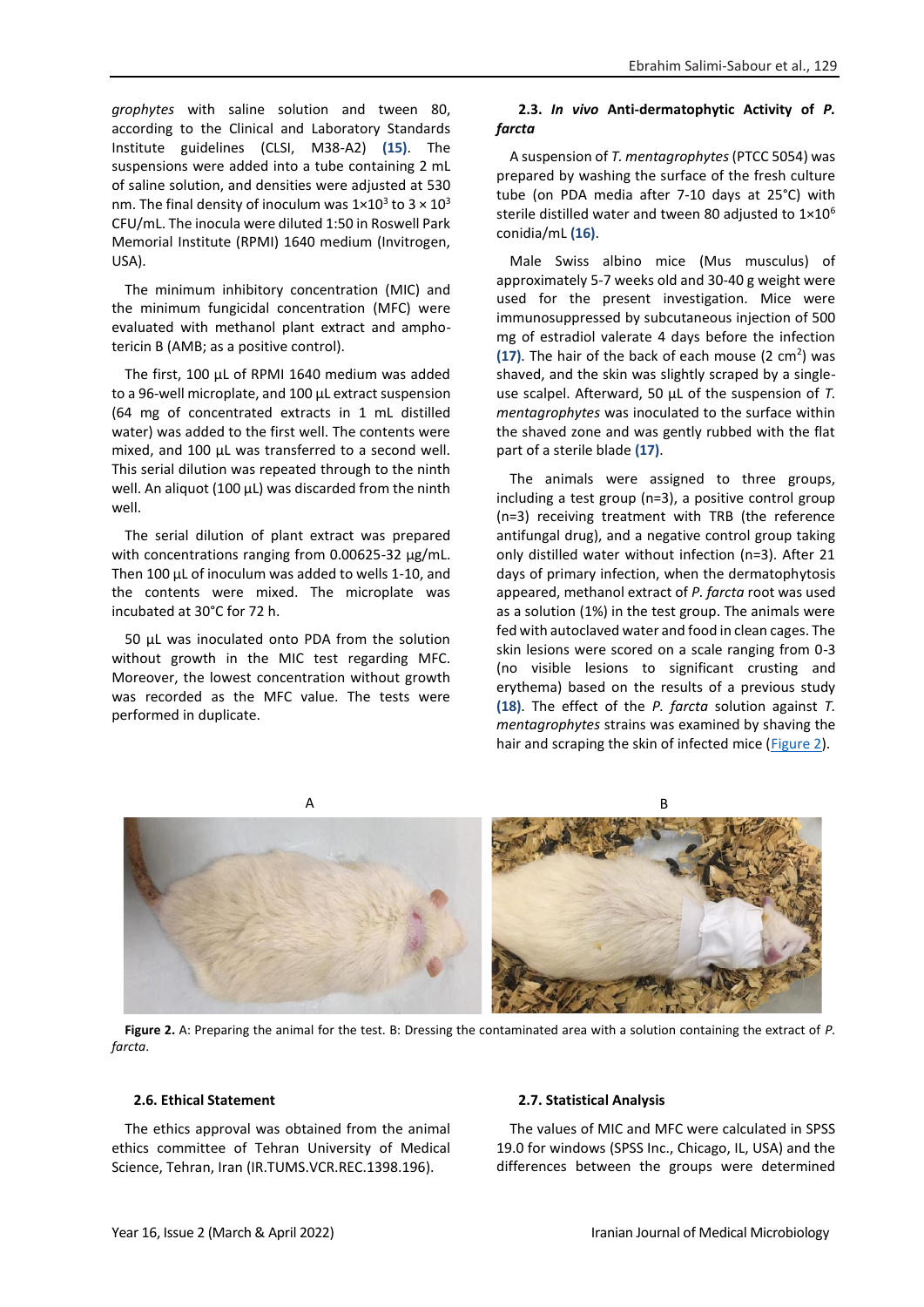using ANOVA. A P-value of  $\leq$  0.05 was considered significant.

### **3.Results**

#### **3.1. Yield of Extraction**

The extraction yield of *P. farcta* was obtained as 11.8%.

#### **3.2.** *In vitro* **Anti-dermatophytic Activity**

The hydro-alcoholic extract revealed a growth inhibition effect against tested isolates (*P*=0.042). The MIC and MFC of the methanol extract are tabulated in Table 1.

**Table 1.** Minimum inhibitory concentration and minimum fungicidal concentration of the plant extracts

|                               | <b>Methanol extract</b> |                   | amphotericin B |                            |
|-------------------------------|-------------------------|-------------------|----------------|----------------------------|
| <b>Test isolates</b>          | $MIC^*(\mu g/mL)$       | $MFC^*(\mu g/mL)$ | MIC (µg/mL)    | <b>MFC</b><br>$(\mu g/mL)$ |
| T. mentagrophytes (PTCC 5054) | 0.125                   | 0.25              | 0.031          | 0.062                      |
| 1                             | 0.125                   | 0.25              | 0.25           | 0.25                       |
| $\overline{2}$                | 0.031                   | 0.062             | 0.062          | 0.125                      |
| 3                             | 0.031                   | 0.062             | 0.125          | 0.25                       |
| 4                             | 0.062                   | 0.125             | 0.125          | 0.25                       |
| 5                             | 0.031                   | 0.031             | 0.125          | 0.25                       |

\*MIC: Minimum Inhibitory Concentration, MFC: Minimum Fungicidal Concentration, Clinical isolates of *Trichophyton mentagrophytes*: 1, 2, 3, 4, 5

Based on the results, The MIC value of AMB was ≤ 0.5 μg/mL against all strains. The highest MIC and MFC values were determined by the methanol extract (both with 0.0312 mg/mL).

#### **3.3.** *In vivo* **Anti-dermatophytic Activity**

It was revealed that *P. farcta* solution (1%) was a perfect cure compared with terbinafine (*P*<0.05). The complete cure using the terbinafine occurred on day 21, while using *P. farcta* solution (1%) reduced this period to 10 days. The hair culture exhibited 100% recovery within 6-15 days; however, the positive control group was grown in the hair culture.

#### **4.Discussion**

One of the major concerns in modern medicine is the organisms developing resistance to synthetic drugs **(7, 19)**. This issue made conventional medicine a point of interest to search for any evidence allowing it to be applicable for drug-resistant organisms **(20)**. Over time, the application of herbal medicine in treating superficial fungal lesions has received attention among different parts worldwide **(21, 22)**. Secondary metabolites produced by herbal medical species are the main mediators to achieve the desired effect of herbal medicine on the subject **(23)**. The antimicrobial activity of *P. farcta,* is related to active metabolites in all parts of *P. farcta* like; flavonoids,

saponins, phenols, alkaloids, tannins, resins, and glycosides.

It was reported that the root of *P. farcta* contained high concentrations of flavonoids, saponins, and phenols and moderate concentrations of other active compounds noted previously **(12)**.

For anti-parasite activity, the fresh root extract was used as a herbal remedy in Iran **(24)**.

The source of variable degree of resistance or sensitivity of fungi against plant extract may be due to the combinations and nature of compounds present in the plant extract **(25)**. On the other hand, the inherent tolerance of the fungi species can play a role in this pattern. The main phytochemicals in *P.farcta* are alkaloids, tannins, and glycosides. These phytochemicals have antimicrobial activity **(12)**.

Recent reports have indicated that terbinafineresistant *T. mentagrophytes* harbors a mutation in the squalene epoxidase (*SQLE*) gene, which aroused concern for the spread rate of this resistance throughout the world **(26)**. In 2020, this mutationmediated resistance was reported in Iran and India and made this organism a target for herbal medicine research **(27, 28)**.

According to the review of previous studies, antiorganism topics were mainly investigated on aerial parts of *P. farcta* **(9, 29)**. In those with the root parts examined, only the antibacterial properties under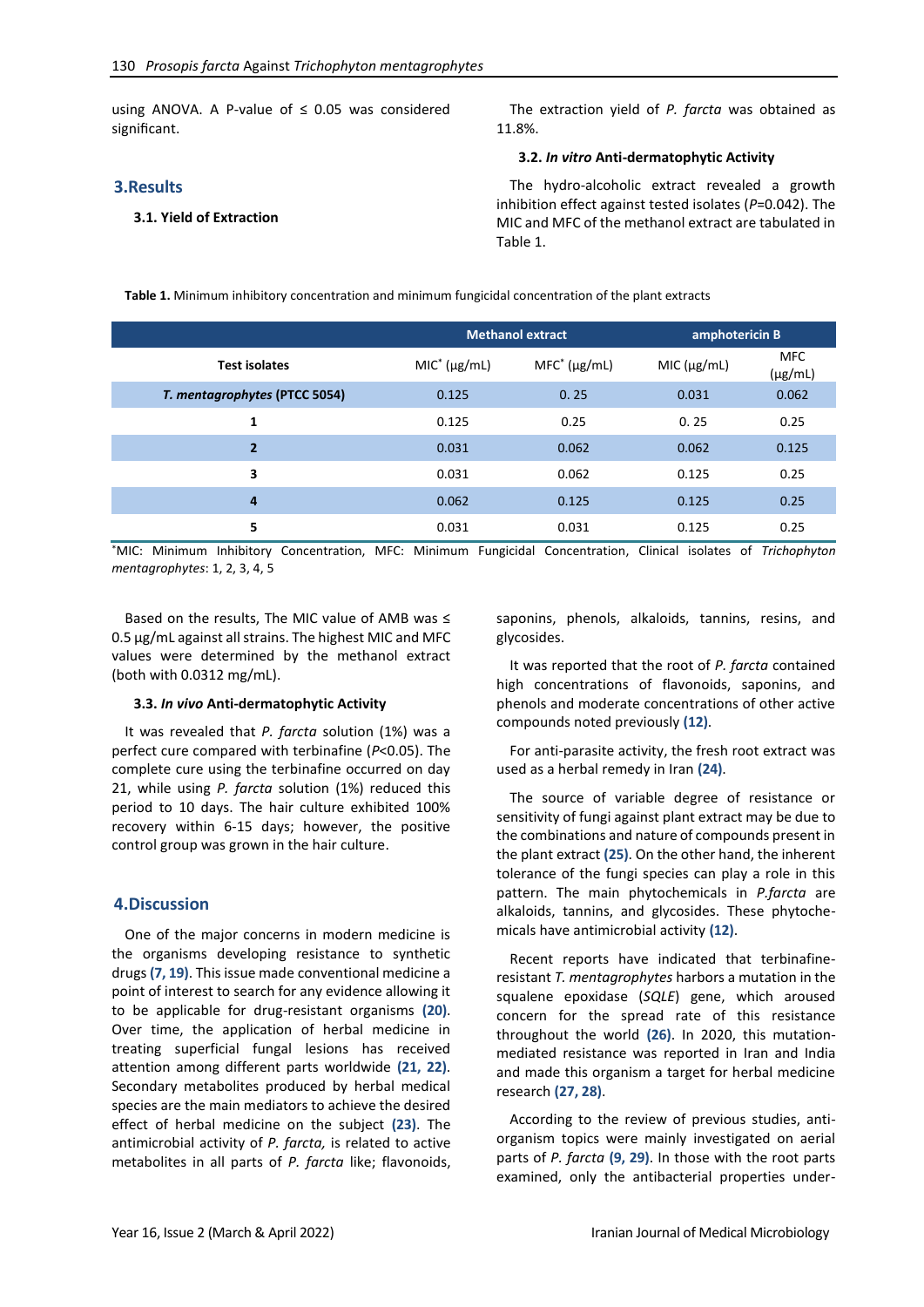went evaluation **(30)**. To the best of our knowledge, the present study was the first to investigate both *in vitro* and *in vivo* antifungal activity of the root part of *P. farcta*. According to Saad *et al.*, ethyl-acetate extract of aerial parts of *P. farcta* demonstrated significant antifungal activity against *Candida albicans* with a 7.3 mm inhibition zone in the filter paper disc method **(29)**. Based on another study, a MIC value of 32 μg/mL against *C. albicans* was reported for *P. farcta* ethanol fruit extract. In the mentioned research, the MIC value was estimated at 256 μg/mL for *Aspergillus niger* **(9)**. The only study investigating the *in vitro* antifungal activity against dermatophytes was performed by Maoz and Neeman. Accordingly, a MIC of 10 % was reported for aqueous extract of upper parts of *P. farcta* against *Microsporum canis* and *Trichophyton rubrum* **(31)**.

A comparative review of previous studies concerning the antifungal activity of herbs against *T. mentagrophytes* revealed the potentiality of *P. farcta* against this fungus species. According to Balakunar *et al.*, the *Ocimum sanctum* showed antifungal activity against *T. mentagrophytes* with a MIC of 125 $\pm$ 25 μg/mL **(32)**. Essential oils of *Thymus serpillum*  (MIC=0.1 %, area percentage), *Origanum vulgare* (MIC=0.5 %), and *Rosmarinus officinalis* (MIC=5 %) were demonstrated to have *in vivo* anti-dermatophytic activity on *T. mentagrophytes* **(33)**. In a study, the antifungal activity of ethyl-acetate extracts of 36 herbs grown in Japan was evaluated against *T. mentagrophytes* based on an agar diffusion test. The results of the mentioned research showed the best inhibitory diameter for *Monarda fistulosa* seeds (48 mm), *Lavandula x intermedia* flowers (36 mm), and *Salvia officinalis*flowers and leaves (35 mm) **(34)**. *Inula helenium* and *Curcuma longa* were demonstrated to have antifungal activity against *T. mentagrophytes*

### **Referance**

- 1. Armstrong-James D, Brown GD, Netea MG, Zelante T, Gresnigt MS, van de Veerdonk FL, et al. Immunotherapeutic approaches to treatment of fungal diseases. Lancet Infect Dis. 2017;17(12):e393-e402. [\[DOI:10.1016/S1473-3099\(17\)30442-5\]](https://doi.org/10.1016/S1473-3099(17)30442-5)
- 2. Ghajari A, Lotfali E, Norouzi M, Arab-Mazar Z. First report of Vulvovaginitis due to Cryptococcus magnus in Iran. Curr Med Mycol. 2018;4(1):30. [\[DOI:10.18502/cmm.4.1.32\]](https://doi.org/10.18502/cmm.4.1.32) [\[PMID\]](https://www.ncbi.nlm.nih.gov/pubmed/30186991) [\[PMCID\]](http://www.ncbi.nlm.nih.gov/pmc/articles/PMC6101150)
- 3. Nenoff P, Krüger C, Ginter‐Hanselmayer G, Tietz HJ. Mycology-an update. Part 1: Dermatomycoses: causative agents, epidemiology and pathogenesis. JDDG. 2014;12(3):188-210. [\[DOI:10.1111/ddg.12245\]](https://doi.org/10.1111/ddg.12245) [\[PMID\]](https://www.ncbi.nlm.nih.gov/pubmed/24533779)
- 4. Darkes MJ, Scott LJ, Goa KL. Terbinafine. Am J Clin Dermatol. 2003;4(1):39-65. [\[DOI:10.2165/00128071-](https://doi.org/10.2165/00128071-200304010-00005) [200304010-00005\]](https://doi.org/10.2165/00128071-200304010-00005) [\[PMID\]](https://www.ncbi.nlm.nih.gov/pubmed/12477372)

with an inhibition zone of 23 mm and 14 mm, respectively **(35)**.

# **5. Conclusion**

Herein, the hydro-alcoholic root extract of *P. farcta* showed excellent anti-dermatophytic properties compared with AMB in terbinafine resistant clinical isolates. The results of this study confirmed the ethnobotanical uses of this plant in fungal skin infections. This finding can be considered a promising antifungal agent. Furthermore, to reveal the effective compounds in the methanol extract, it is essential to screen the anti-dermatophytic assay.

# **Acknowledgment**

Thanks to Ms. Maasoumeh Anousheh for collecting the herb

# **Financial Support**

No financial support exit.

# **Author's Contribution**

E.S.S and E.L designed the project. E.S.S prepared the extracts and solution. E.L performed an antifungal susceptibility assay. M.F performed the animal assay. K.R and A.Kh wrote the draft of the manuscript. E.S.S, M.F, and E.L revised the manuscript. All of the authors approved the final version of the manuscript.

# **Conflict of Interest**

The authors declared no conflict of interest.

- 5. Badali H, Mohammadi R, Mashedi O, de Hoog GS, Meis JF. In vitro susceptibility patterns of clinically important Trichophyton and Epidermophyton species against nine antifungal drugs. Mycoses. 2015;58(5):303-7. [\[DOI:10.1111/myc.12315\]](https://doi.org/10.1111/myc.12315) [\[PMID\]](https://www.ncbi.nlm.nih.gov/pubmed/25757042)
- 6. Fattahi A, Shirvani F, Ayatollahi A, Rezaei‐Matehkolaei A, Badali H, Lotfali E, et al. Multidrug-resistant Trichophyton mentagrophytes genotype VIII in an Iranian family with generalized dermatophytosis: report of four cases and review of literature. Int J Dermatol. 2021;60(6):686-92. [\[DOI:10.1111/ijd.15226\]](https://doi.org/10.1111/ijd.15226) [\[PMID\]](https://www.ncbi.nlm.nih.gov/pubmed/33047849)
- 7. Firooz A, Lotfali E, Fattahi M, Fattahi M, Miramin Mohammadi A, Shahrzad Kavkani M. A Case of Terbinafine-Resistant Tinea Cruris Caused by Trichophyton tonsurans. Case Rep Dermatol Med. 2021;2021:9611072. [\[DOI:10.1155/2021/9611072\]](https://doi.org/10.1155/2021/9611072) [\[PMID\]](https://www.ncbi.nlm.nih.gov/pubmed/34925922) [\[PMCID\]](http://www.ncbi.nlm.nih.gov/pmc/articles/PMC8677411)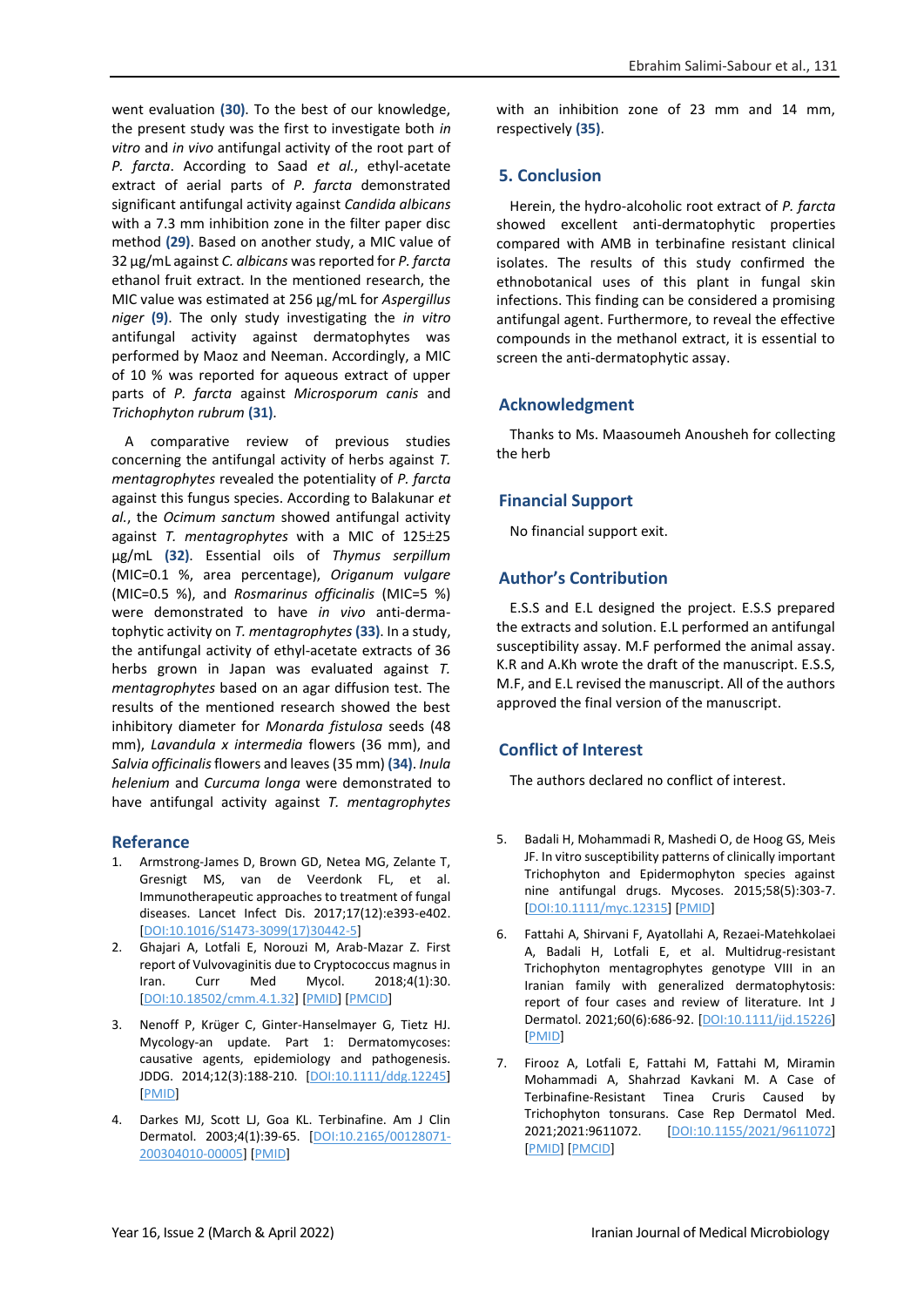- 8. Quiroga EN, Sampietro AR, Vattuone MA. Screening antifungal activities of selected medicinal plants. J<br>Ethnopharmacol. 2001;74(1):89-96. 2001;74(1):89-96. [\[DOI:10.1016/S0378-8741\(00\)00350-0\]](https://doi.org/10.1016/S0378-8741(00)00350-0)
- 9. Jahromi MAF, Etemadfard H, Zebarjad Z. Antimicrobial and antioxidant characteristics of volatile components and ethanolic fruit extract of Prosopis farcta (Bank & Soland.). Trends Pharma Sci. 2018;4(3):177-86.
- 10. Salari S, Bahabadi SE, Samzadeh-Kermani A, Yosefzaei F. In-vitro evaluation of antioxidant and antibacterial potential of greensynthesized silver nanoparticles using Prosopis farcta fruit extract. Iran J Pharma Res. 2019;18(1):430.
- 11. Omidi A, Ghazaghi M. Prosopis farcta beans increase HDL cholesterol and decrease LDL cholesterol in ostriches (Struthio camelus). Trop Anim Health Prod. 2013;45(2):431-4. [\[DOI:10.1007/s11250-012-0234-x\]](https://doi.org/10.1007/s11250-012-0234-x) [\[PMID\]](https://www.ncbi.nlm.nih.gov/pubmed/22843283)
- 12. Sharifi-Rad J, Hoseini-Alfatemi S, Sharifi-Rad M, Miri A. Phytochemical screening and antibacterial activity of different parts of the Prosopis farcta extracts against methicillin-resistant Staphylococcus aureus (MRSA). Minerva Biotecnol. 2014;26(4):287-93.
- 13. Al-Aboudi A, Afifi FU. Plants used for the treatment of diabetes in Jordan: a review of scientific evidence. Pharmal Biol. 2011;49(3):221-39. [\[DOI:10.3109/13880209.2010.501802\]](https://doi.org/10.3109/13880209.2010.501802) [\[PMID\]](https://www.ncbi.nlm.nih.gov/pubmed/20979537)
- 14. Al-Ameri AK. Evaluation of antimicrobial activity of aqueous extract ofProsopis farcta pods. Tikret J Pharma Sci. 2006;2(2):78-84.
- 15. Wayne P. Clinical and Laboratory Standards Institute: Reference method for broth dilution antifungal susceptibility testing of yeasts; approved standard. CLSI document M27-A3 and Supplement S. 2008;3:6-12.
- 16. Hay RJ, Calderon RA, Collins MJ. Experimental dermatophytosis: the clinical and histopathologic features of a mouse model using Trichophyton quinckeanum (mouse favus). J Invest Dermatol. 1983;81(3):270-4. [\[DOI:10.1111/1523-](https://doi.org/10.1111/1523-1747.ep12518292) [1747.ep12518292\]](https://doi.org/10.1111/1523-1747.ep12518292) [\[PMID\]](https://www.ncbi.nlm.nih.gov/pubmed/6886475)
- 17. Akroum S. Antifungal activity of camellia sinensis crude extracts against four species of candida and microsporum persicolor. Journal de mycologie medicale. 2018;28(3):424-7. [\[DOI:10.1016/j.mycmed.2018.06.003\]](https://doi.org/10.1016/j.mycmed.2018.06.003) [\[PMID\]](https://www.ncbi.nlm.nih.gov/pubmed/29960870)
- 18. Odds F, Ausma J, Van Gerven F, Woestenborghs F, Meerpoel L, Heeres J, et al. In vitro and in vivo activities of the novel azole antifungal agent R126638. Antimicrobial agents and chemotherapy. 2004;48(2):388-91. [\[DOI:10.1128/AAC.48.2.388-](https://doi.org/10.1128/AAC.48.2.388-391.2004) [391.2004\]](https://doi.org/10.1128/AAC.48.2.388-391.2004) [\[PMID\]](https://www.ncbi.nlm.nih.gov/pubmed/14742185) [\[PMCID\]](http://www.ncbi.nlm.nih.gov/pmc/articles/PMC321549)
- 19. Ahmad Nasrollahi S, Fattahi A, Naeimifar A, Lotfali E, Firooz A, Khamesipoor A, et al. The in vitro effect of nanoliposomal amphotericin B against two clinically important dermatophytes. Int J Dermatol. 2021. [\[DOI:10.1111/ijd.15609\]](https://doi.org/10.1111/ijd.15609) [\[PMID\]](https://www.ncbi.nlm.nih.gov/pubmed/34176127)
- 20. Marquez L, Quave CL. Prevalence and therapeutic challenges of fungal drug resistance: role for plants in<br>drug discovery. Antibiotics. 2020;9(4):150. drug discovery. Antibiotics. 2020;9(4):150. [\[DOI:10.3390/antibiotics9040150\]](https://doi.org/10.3390/antibiotics9040150) [\[PMID\]](https://www.ncbi.nlm.nih.gov/pubmed/32244276) [\[PMCID\]](http://www.ncbi.nlm.nih.gov/pmc/articles/PMC7235788)
- 21. Ali‐Shtayeh M, Abu Ghdeib SI. Antifungal activity of plant extracts against dermatophytes. Mycoses. 1999;42(11‐12):665-72. [\[DOI:10.1046/j.1439-](https://doi.org/10.1046/j.1439-0507.1999.00499.x) [0507.1999.00499.x\]](https://doi.org/10.1046/j.1439-0507.1999.00499.x) [\[PMID\]](https://www.ncbi.nlm.nih.gov/pubmed/10680445)
- 22. Toreyhi H, Lotfali E, Fattahi A, Rezaee Y, Ghasemi R, Salimi-Sabour E. A Review on Anti Dermatophytosis Potential of Medicinal Plants: In-Vitro, In-Vivo and Important Components. Novelty Biomed.
- 23. Salimi-Sabour E, H Shirazi F, Mahboubi A, Mojab F, Irani M. Biological Activities and the Essential Oil Analysis of Cousinia harazensis and C. calocephala. Iranian Journal of Pharmaceutical Research. 2021;20(3):140-50.
- 24. Malheiros A, Cechinel Filho V, Schmitt CB, Yunes RA, Escalante A, Svetaz L, et al. Antifungal activity of drimane sesquiterpenes from Drimys brasiliensis using bioassay-guided fractionation. J Pharmal Sci. 2005;8(2):335-9.
- 25. Mishra AP, Sharifi-Rad M, Shariati MA, Mabkhot YN, Al-Showiman SS, Rauf A, et al. Bioactive compounds and health benefits of edible Rumex species-A review. Cell Mol Biol. 2018;64(8):27-34. [\[DOI:10.14715/cmb/2018.64.8.5\]](https://doi.org/10.14715/cmb/2018.64.8.5)
- 26. Hsieh A, Quenan S, Riat A, Toutous-Trellu L, Fontao L. A new mutation in the SQLE gene of Trichophyton mentagrophytes associated to terbinafine resistance in a couple with disseminated tinea corporis. J Mycol Med. 2019;29(4):352-5. [\[DOI:10.1016/j.mycmed.2019.100903\]](https://doi.org/10.1016/j.mycmed.2019.100903) [\[PMID\]](https://www.ncbi.nlm.nih.gov/pubmed/31611164)
- 27. Taghipour S, Shamsizadeh F, Pchelin IM, Rezaei-Matehhkolaei A, Mahmoudabadi AZ, Valadan R, et al. Emergence of terbinafine resistant Trichophyton mentagrophytes in Iran, harboring mutations in the squalene epoxidase (SQLE) gene. Infection and Drug Resistance. 2020;13:845. [\[DOI:10.2147/IDR.S246025\]](https://doi.org/10.2147/IDR.S246025) [\[PMID\]](https://www.ncbi.nlm.nih.gov/pubmed/32214830) [\[PMCID\]](http://www.ncbi.nlm.nih.gov/pmc/articles/PMC7078656)
- 28. Burmester A, Hipler U, Uhrlaß S, Nenoff P, Singal A, Verma S, et al. Indian T. mentagrophytes squalene epoxidase erg1 double mutants show high proportion of combined fluconazole and terbinafine resistance. Mycoses. 2020. [\[DOI:10.1111/myc.13150\]](https://doi.org/10.1111/myc.13150) [\[PMID\]](https://www.ncbi.nlm.nih.gov/pubmed/32725892)
- 29. Saad AM, Ghareeb MA, Abdel-Aziz MS, Madkour HMF, Khalaf OM, El-Ziaty AK, et al. Chemical constituents and biological activities of different solvent extracts of Prosopis farcta growing in Egypt. J Pharma Phytother. 2017;9(5):67-76. [\[DOI:10.5897/JPP2017.0452\]](https://doi.org/10.5897/JPP2017.0452)
- 30. Noroozi R, Sadeghi E, Yousefi H, Taheri M, Sarabi P, Dowati A, et al. Wound healing features of Prosopis farcta: in vitro evaluation of antibacterial, antioxidant, proliferative and angiogenic properties. Gene Rep. 2019;17:100482. [\[DOI:10.1016/j.genrep.2019.100482\]](https://doi.org/10.1016/j.genrep.2019.100482)
- 31. Maoz M, Neeman I. Antimicrobial effects of aqueous plant extracts on the fungi Microsporum canis and Trichophyton rubrum and on three bacterial species.